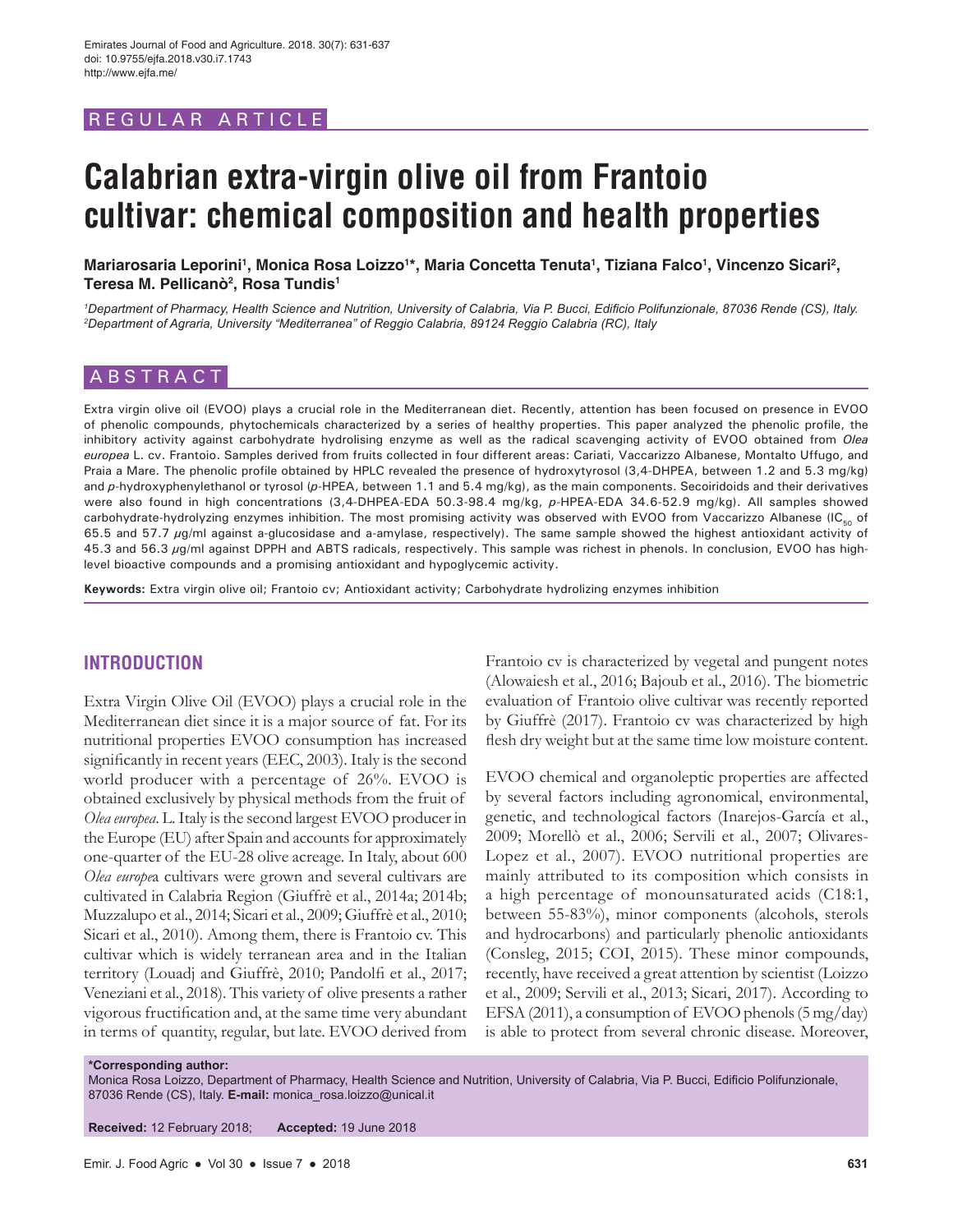EVOO phenolic compounds have a series of healthy effects including influence on glucose metabolism (Servili et al., 2013; Santangelo et al., 2016).

Diabetes mellitus (DM) is a metabolic disorders in which there is a hyperglycaemic condition over a prolonged period (IDF, 2017). This disease will reach pandemic proportion in the next twenty years. International Diabetes Federation estimated that in 2025, DM affects 371 million people. The chronic hyperglycaemia is the consequence of a deficiency of insulin secretion from pancreatic β-cells (DM type 1) or insulin resistance in target tissues (DM type 2) (idf, 2017). The strictly linkage between ROS and metabolic disorder was recently demonstrated (Tangvarasittichai 2015). For this reason, EVOO phenolic compounds could be useful in the management of this disorder for two-fold reasons: antioxidant and hypoglycaemic agents.

Hydroxytyrosol and oleuropein, two of the main EVOO phenolic compounds are responsible of the bitter and pungent taste, have powerful health properties. The phenolic profile of EVOO differs according to the cultivar and during the shelf life.

The aim of this work was the evaluation of Calabrian EVOO (Italy) in terms of 1) their quality parameters (peroxide value and free acidity), 2) fatty acids methyl esters composition, 3) HPLC phenolic profile, 4) *in vitro*  hypoglycemic activity, and 5) radicals scavenging potential.

# **MATERIALS AND METHODS**

## **Standards, reagents and solvents**

3,4-Dihydroxyphenylacetic acid, apigenin, *p*-hydroxyphenyl ethanol, fatty acid methyl esters standard, luteolin, vanillic acid, vanillin, were purchased from Sigma (Milan, Italy). All solvents used were analytical or HPLC grade (VWR, Milan Italy).

## **Samples**

Olives cultivated in different area of Cosenza province (Calabria, Italy) harvested in autumn 2015 were collected and used to prepare extra virgin olive oils (EVOO). In particular, after cleaning, fruits were grinding into a paste by a hammer crusher. The malaxation of the olive paste (30 min) was done in a horizontal mixer successively a three-phase decanter was applied. The oil was centrifuged and filtrated. Samples were stored at 10 °C in dark without headspace up to analysis. Table 1 reported the cultivar and area of cultivation.

## **Determination of legal quality parameters**

The peroxide value and free acidity were determined according to the EEC 1991 standard methods.

**Fatty acid methyl esters analysis by gas chromatography** Fatty acid methyl esters (FAMEs) from the oil samples were obtained as previously described (Christie, 1998). The FAMEs were identified by their retention times in comparison with an authentic standard mix containing the FAMEs from C10 to C22.

## **EVOO Phenolic fraction**

EVOO Phenolic fraction was obtained following Montedoro et al. (1992) procedure and then dried by using a rotary evaporation. Samples for spectrophotometric and HPLC analysis were resuspended in methanol.

## **High performance liquid chromatography of phenols**

The qualitative and quantitative characterization of the phenolic compounds was performed using high performance liquid chromatography (HPLC) with a diode array detector (DAD) using the procedure described by Boselli et al., (2007). All phenolic compounds were quantified using a calibration curve obtained with 3,4-dihydroxyphenylacetic acid  $(r^2 = 0.998)$ , whereas flavones were quantified with quercetin ( $r^2 = 0.998$ ). For structural elucidation, the HPLC system was coupled online to an LCQ ion-trap mass spectrometer (Thermoquest, San José, CA, USA) equipped with an electrospray ionization source suitable for tandem mass spectrometry (MS/MS). The LC effluent was split and 0.1 ml/min entered the mass spectrometer through a steel ionization needle set at 4 kV and a heated capillary set at 200 °C. The sheath gas flow was approximately 70 arbitrary units. Tandem mass experiments were performed with relative collision energy of 30–40%. All of the data were acquired with Excalibur software Version 1.2 (Thermoquest, San José, CA, USA).

## **Inhibition of carbohydrate-hydrolyzing enzymes**

The α-amylase inhibitory activity was studied following the previously reported method (Loizzo et al. (2008). Briefly, a starch solution was prepared by mixing potato starch in 20 mM sodium phosphate buffer with 6.7 mM sodium chloride while enzyme solution by mixing  $\alpha$ -amylase (10 units/mg) in 100 ml of distilled cold water. The colorimetric reagent was obtained by mixing a potassium tartrate solution of sodium and a 96 mM solution of 3,5-dinitrosalicylic acid.

| Table 1: EVOO from O. europea cv Frantoio samples (growing |  |
|------------------------------------------------------------|--|
| area; latitude and longitude)                              |  |

| <b>Samples</b> | Area            | Latitude     | Longitude   |
|----------------|-----------------|--------------|-------------|
|                | Cariati         | 39°29'35"52  | 16°57'36"72 |
|                |                 | N            | F.          |
| $\mathcal{P}$  | Vaccarizzo      | 39°35'11"04  | 16°26'1"32  |
|                | Albanese        | N            | F           |
| 3              | Montalto Uffugo | 39°24'20"88  | 16°9'31"68  |
|                |                 | N            | F           |
|                | Praia a mare    | 39°54'6"84 N | 15°46'48"36 |
|                |                 |              | F           |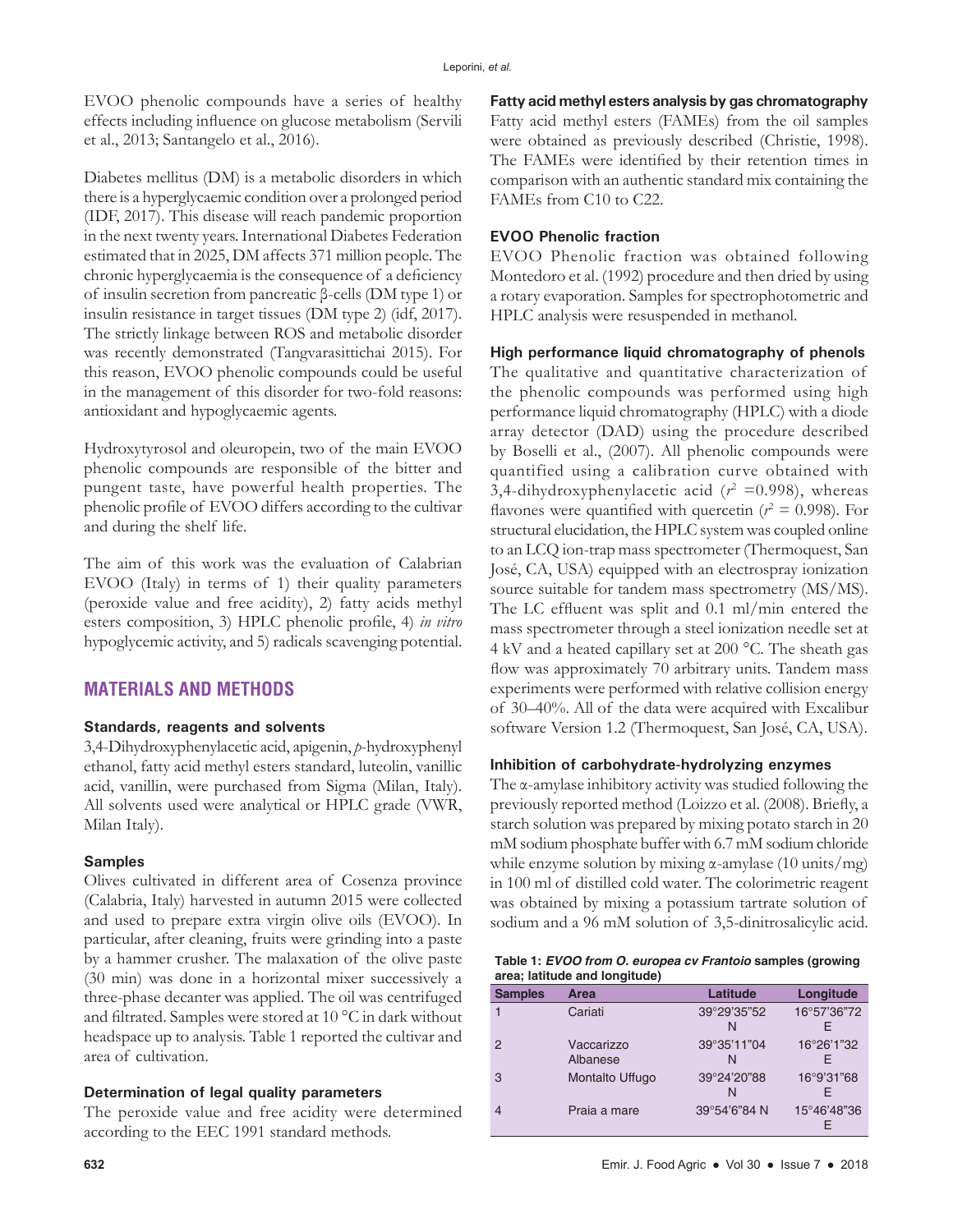Maltose production was quantified by the reduction of 3,5-dinitrosalicylic acid to acid 3 amino-5-nitrosalicilic. The inhibition of α-amylase was expressed as a percentage of inhibition.

For the α-glucosidase inhibition test the modified Sigma-Aldrich procedure was applied (Loizzo et al., 2008). Briefly, a malt solution was prepared, enzyme solution of α-glucosidase (10 units/mg) in 10 ml of distilled water, a colorimetric solution of DIAN, whereas the PGO enzymecolor reagent solution was freshly prepared by dissolving one capsule in 100 ml of ice-cold distilled water. In the first step, both the control and the extracts were combined with the maltose solution. The reaction started with the addition of the enzyme solution; subsequently, perchloric acid (4.2%  $w/v$ ) was added to block the reaction. In the second step, glucose production was quantified by DIAN reduction, the supernatant was mixed with DIAN and PGO and incubated at 37 °C for 30 min. The inhibition of α-glucosidase was expressed as a percentage of inhibition. Acarbose was used as positive control in both assays.

### **Radical scavenging activity**

The radical scavenging activity was investigated by2,2 diphenyl-1-picrylhydrazyl (DPPH) radical scavenging assay and 2,2'-azinobis (3-etilbenzotiazolin-6-sulfonic acid) ABTS assay. For DPPH analysis the procedure previously reported was applied Loizzo et al. (2015). The DPPH test is based on measurement of the scavenging capacity of antioxidants towards DPPH radical. A decrease in absorbance of the DPPH solution indicates an increase in the radical DPPH scavenging activities. Ascorbic acid was used as positive control. The ABTS test was performed on the procedure described by Sicari et al. (2016) with minor modifications. ABTS<sup>+</sup> radical cation was obtained by reaction of ABTS to potassium persulfate. After 12 h the solution was diluted with ethanol to reach an absorbance of 0.70-0.05 to 734 nm; 25 µL of different concentration of extracts was added and the absorbance was measured.

## **Relative Antioxidant Capacity Index (RACI) calculation**

RACI is a statistical application used to evaluate the antioxidant capacity of samples (Sun et al., 2007). The standard score is calculated as follows:  $(x-\mu)/\sigma$ , where x is the raw data,  $\mu$  is the mean, and  $\sigma$  is the standard deviation.

## **Global Antioxidant Score (GAS)**

For each EVOO extract, the average of T-scores was used to calculate the value of Global Antioxidant Score (GAS). T-score is calculated by the following equation:  $T - score = (X - min)/(max - min)$ , where min and max, respectively, represent the smallest and largest values of variable X among the investigated extract (Leeuw et al., 2014).

#### **Statistical analysis**

All data were expressed as means  $\pm$  standard deviation (SD) ( $n = 3$ ). The inhibitory concentration 50% (IC50) was calculated by nonlinear with the use of Prism Graphpad Prism version 4.0 for Windows, GraphPad Software, San Diego, CA, USA. Differences were evaluated by ANOVA test followed by multicomparison Dunnett's test. The concentration-response curve was obtained by plotting the percentage of inhibition *versus* the concentrations.

# **RESULTS AND DISCUSSION**

#### **Quality parameters**

Calabrian EVOO peroxide levels ranged from 3.6 to 6.3 meq  $O_2$ /kg of oil for samples coming from Praia a mare and Cariati while free acidity values ranged from 0.2 to 0.4 g oleic acid/100 g oil for Vaccarizzo Albanese and Montalto Uffugo, respectively while the (Table 2). The data obtained indicated that all the analyzed oil samples are "extra virgin" according to the EC 2568/91 regulation. A lower acidity values were found for EVOO derived from Frantoio cv while similar values were recorded in Leccino, Moraiolo, Taggiasca and Pendolino cv*.* EVOO from Frantoio cv grown in Veneto Region (Italy) showed a similar peroxide value of 3.4 meq  $O_2$ /kg oil (Lavelli et al. 2005). EVOO from Coratina cv typical of Puglia Region (Italy) showed a peroxide value of 4.93 meq  $O_2$ /kg and acidity value of 0.25% (Gambacorta et al. 2010).

#### **EVOO total phenols content**

Phenolic compounds characterized by antioxidant properties are very important to preserve EVOO quality. As it is possible to see in Table 2 the total phenols content ranged from 94.6 to 256 mg gallic acid/kg oil for Montalto Uffugo and Vaccarizzo Albanese sample, respectively. Our results are in line with those reported by Loizzo et al. (2009) for EVOO from Campania region (Italy). A higher value was found in EVOO from Bosana cv (Sardinia, Italy) (Del Caro et al., 2006).

#### **Fatty acid methyl ester profile**

All samples presented a high content of oleic acid (C18:1) with values ranging from 72.7% to 75.5% for Vaccarizzo Albanese and Cariati EVOO, respectively. Oleic acid contributed to most of the total concentration of monounsaturated fatty acid (MUFA) (Table 3).

Among saturated fatty acid (SFA) palmitic acid (C16:0) showed the highest value with percentages of 13.0, 12.9, 11.8, 11.9% for Cariati, Vaccarizzo Albanese, Montalto Uffugo and Praia a mare respectively while linoleic (C18:2) was the most abundant polyunsaturated fatty acid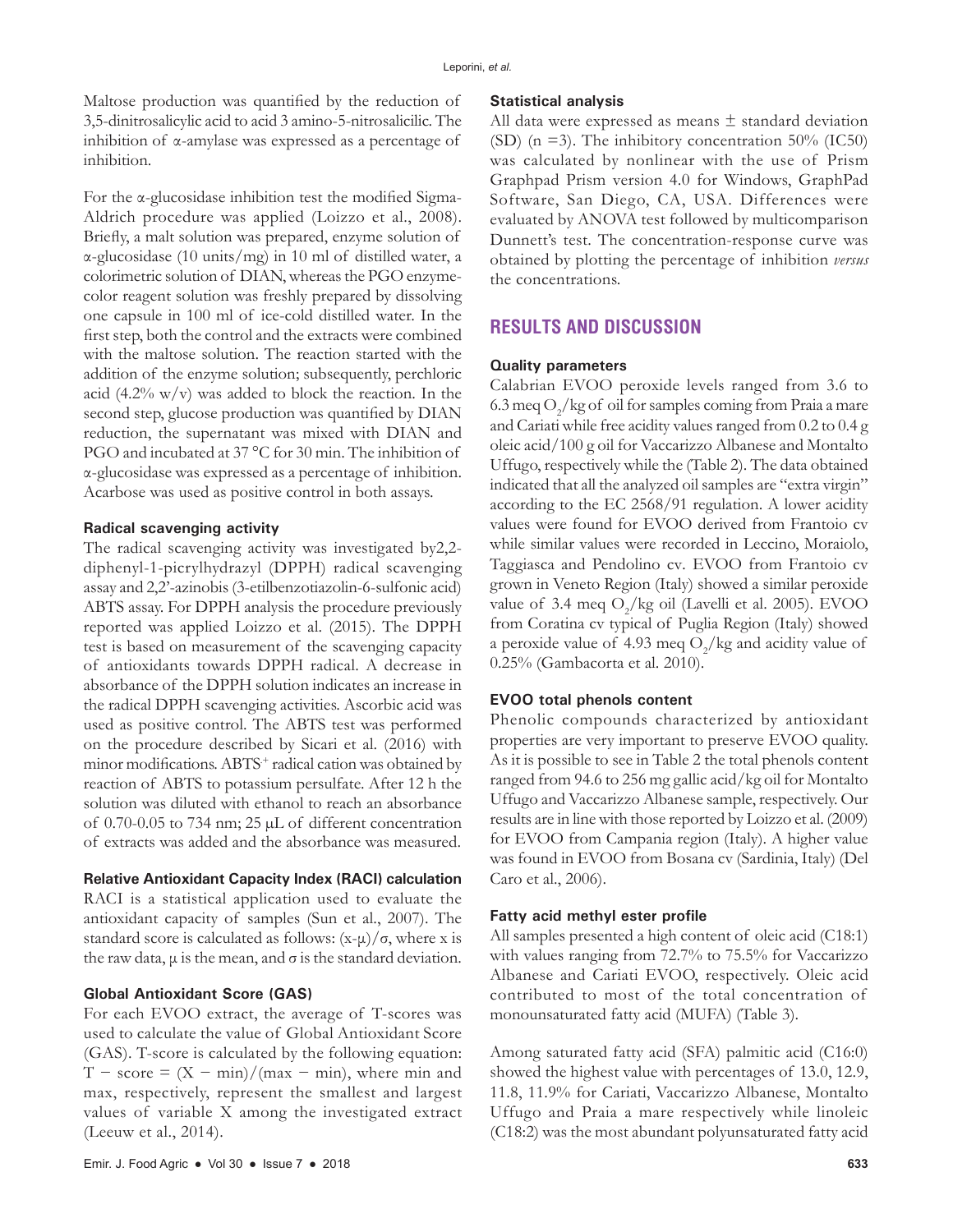**Table 2: Calabrian extra‑virgin olive oil from Frantoio cultivar quality parameters, total phenols and the Rancimat time: a g**  oleic acid in 100 g of oil; <sup>b</sup>meq O<sub>2</sub>/kg oil; <sup>c</sup>mg of gallic acid/kg **of oil; d hours**

|                             |                | 2              | в              | $\boldsymbol{A}$ |
|-----------------------------|----------------|----------------|----------------|------------------|
| Free acidity <sup>a</sup>   | $0.3 + 0.0$    | $0.2+0.0$      | $0.4 \pm 0.1$  | $0.4 \pm 0.1$    |
| Peroxide value <sup>b</sup> | $6.3 + 0.9$    | $6.3 \pm 0.9$  | $6.2 + 0.6$    | $3.6 + 0.9$      |
| Total phenols <sup>c</sup>  | $204.0 + 5.5$  | $256.0+2.8$    | $94.6 \pm 1.5$ | $168.0 + 6.2$    |
| Rancimat time <sup>d</sup>  | $26.5 \pm 1.1$ | $27.8 \pm 1.5$ | $13.1 \pm 1.1$ | $17.8 \pm 1.2$   |

**Table 3: Fatty acids composition per cent of Calabrian extra‑virgin olive oil from Frantoio cultivar.** 

|                   |                | $\mathbf{2}$  | 3              | 4              |
|-------------------|----------------|---------------|----------------|----------------|
| $C16:0^a$         | $13.0 + 1.5$   | $12.9 + 1.7$  | $11.8 \pm 1.4$ | $11.9 \pm 1.4$ |
| $C16:1^a$         | $0.7+0.1$      | $0.9 + 0.1$   | $0.6 + 0.1$    | $0.9 + 0.0$    |
| C17:0             | $0.2 + 0.0$    | $0.1 \pm 0.0$ | $0.2 + 0.0$    | $0.2 + 0.0$    |
| C17:1             | $0.3 + 0.0$    | $0.3 + 0.0$   | $0.2 + 0.1$    | $0.3 + 0.1$    |
| $C18:0^a$         | $1.9 + 0.9$    | $2.6 \pm 0.9$ | $2.3 \pm 0.8$  | $2.5 \pm 0.9$  |
| $C18:1^a$         | $75.5 + 5.6$   | $72.7 + 3.5$  | $75.1 \pm 3.7$ | $73.9 + 5.8$   |
| $C18:2^a$         | $6.2 + 1.1$    | $7.7 \pm 0.9$ | $7.4 + 1.1$    | $8.2 + 1.4$    |
| $C20:0^a$         | $0.4 \pm 0.4$  | $0.7+0.0$     | $0.6 + 0.1$    | $0.5+0.0$      |
| $C20:1 + C18:3^a$ | $0.8 + 0.5$    | $0.8 + 0.0$   | $0.7+0.0$      | $0.7+0.0$      |
| $C20:2^a$         | $1.0 + 0.0$    | $1.2 + 0.1$   | $1.0+0.1$      | $0.9 + 0.0$    |
| $C22:0^a$         | N.D.           | $0.1 \pm 0.0$ | $0.1 \pm 0.0$  | N.D.           |
| C18:1/C18:2       | $12.2 \pm 1.7$ | $9.4 \pm 1.0$ | $10.1 \pm 1.2$ | $9.0 + 1.0$    |

a C n: m. n=number of carbon atoms; m=number of double bonds. N.D.: not detected.

(PUFA). EVOO from Praia a mare showed the highest content (8.2%).

Higher C18:2 values (14.2-14.8%) were recorded in EVOO obtained from Argentinian Frantoio cultivar (Ceci and Carelli, 2007). In comparison with our data, Argentinian oils showed a lower oleic acid content (63.1-63.4% vs 72.7-75.5%). Our results are in agreement with those reported by Katsoyannos et al. (2015) for Megaritiki and Koroneiki varieties.

Similar values were observed also by Patumi et al. (2003) in Sicilian Nocellara del Belice, Nocellara Etnea, Moresca, Cerasuola and Biancolilla. A high oleic/linoleic *ratio*, that theoretically measure the stability of the oil (Alvarruiz et al., 2003), was found for all samples with particular reference to EVOO from Cariati in which this value was 12.2.

## **Characterization of phenolic fractions**

HPLC-DAD was used to investigate Calabrian EVOO phenolic profile. 3,4-DHPEA and *p*-hydroxyphenylethanol showed values in the range from 1.2 to 5.3 mg/kg for 3,4-DHPEA in samples 3 and 1, respectively and from 1.1 and 5.4 mg/kg oil for the same samples for *p*-hydroxyphenylethanol (Table 4). A similar 3,4-DHPEA and *p*-hydroxyphenylethanol content was observed in EVOO from Campania (Loizzo et al., 2009).

Secoiridoids and their derivatives were also found in high concentrations in all samples, in particular high values were recorded for 3,4-DHPEA-EDA (50.3- 98.4 mg/kg oil), *p*-HPEA-EDA (34.6-52.9 mg/kg oil) and *p*-HPEA-EDA oxidized (28.2-60.4 mg/kg oil). Among identified compounds were also quantified vanillin and vanillic acid (1-2 mg/kg oil and 0.9-3.5 mg/kg oil), *p*-cumaric acid (0.8 to 2.7 mg/kg oil), apigenin (0.7-1.4 mg/ kg oil) and luteolin (1.9-2.9 mg/kg oil). Regarding flavones, lutein showed the highest concentration in EVOO from Cariati while Montalto Uffugo sample was richest in apigenin. Calabrian oil showed a high content of luteolin in comparison with those obtained from Campania region but not for apigenin (Loizzo et al., 2009). A high content of tyrosol and 3,4-DHPEA was quantified by Servili et al. (2007) in Coratina and Frantoio cv from Puglia region, and Sicari (2017) in Sinopolese, Roggianella and Ottobratica cv from Calabria region. Recently, high levels of 3,4-DHPEA-EDA and 3,4-DHPEA-EA were found in Umbrian EVOO from Frantoio by Veneziani et al. (2018). However these oils are extracted using a cooling treatment of olive paste.

## **Carbohydrate-hydrolysing enzymes inhibitory activity of Calabrian EVOO**

The inhibition of carbohydrate hydrolysing enzymes is a common strategy to treat DM (Loizzo et al., 2017). All extracts exhibited a concentration-dependent activity against these enzymes. In particular, the most promising activity was observed for sample 2 with  $IC_{50}$  values of 57.7 and 65.5 μg/ml for α-amylase and α-glucosidase respectively (Table 5). The hypoglycaemic effect of Calabrian samples was higher than those reported for Campania region (Loizzo et al., 2009). Recently, the strong hypoglycaemic effect of Spanish EVOO extract derived from Arbequina, Picual, Cuquillo, Cornicabra, and Hojiblanca was demonstrated (Collado-González et al., 2017). The relationship between carbohydrate-hydrolysing enzyme inhibition and phenolic content was proved by several research articles. In particular, hydroxytyrosol is a potent inhibitor of α-glucosidase (IC<sub>50</sub> value of 150 μM) (Hdrich et al., 2015). This value was lower than acarbose (200 μM). Previously, Loizzo et al. (2009) reported luteolin carbohydrate hydrolysing inhibitory activity with  $IC_{50}$  values of 0.36 mM and 21 µM against α-amylase and α-glucosidase. More recently, Zeng et al. (2016) demonstrated the ability to apigenin to act as  $\alpha$ -glucosidase reversible inhibitor (IC<sub>50</sub> value of 10.5  $\mu$ M) as well as tyrosol (IC<sub>50</sub> value of 70.8  $\mu$ M) (Chandramohan et al., 2015). Several different mechanisms of action could contribute to the hypoglycaemic activity of the EVOO and for this reason should be considered. For example, this phenylethanoid orally administered in streptozotocin-induced diabetic rats protect from the altered glycoprotein components since it reduces plasma glucose level and glycosylated hemoglobin and increases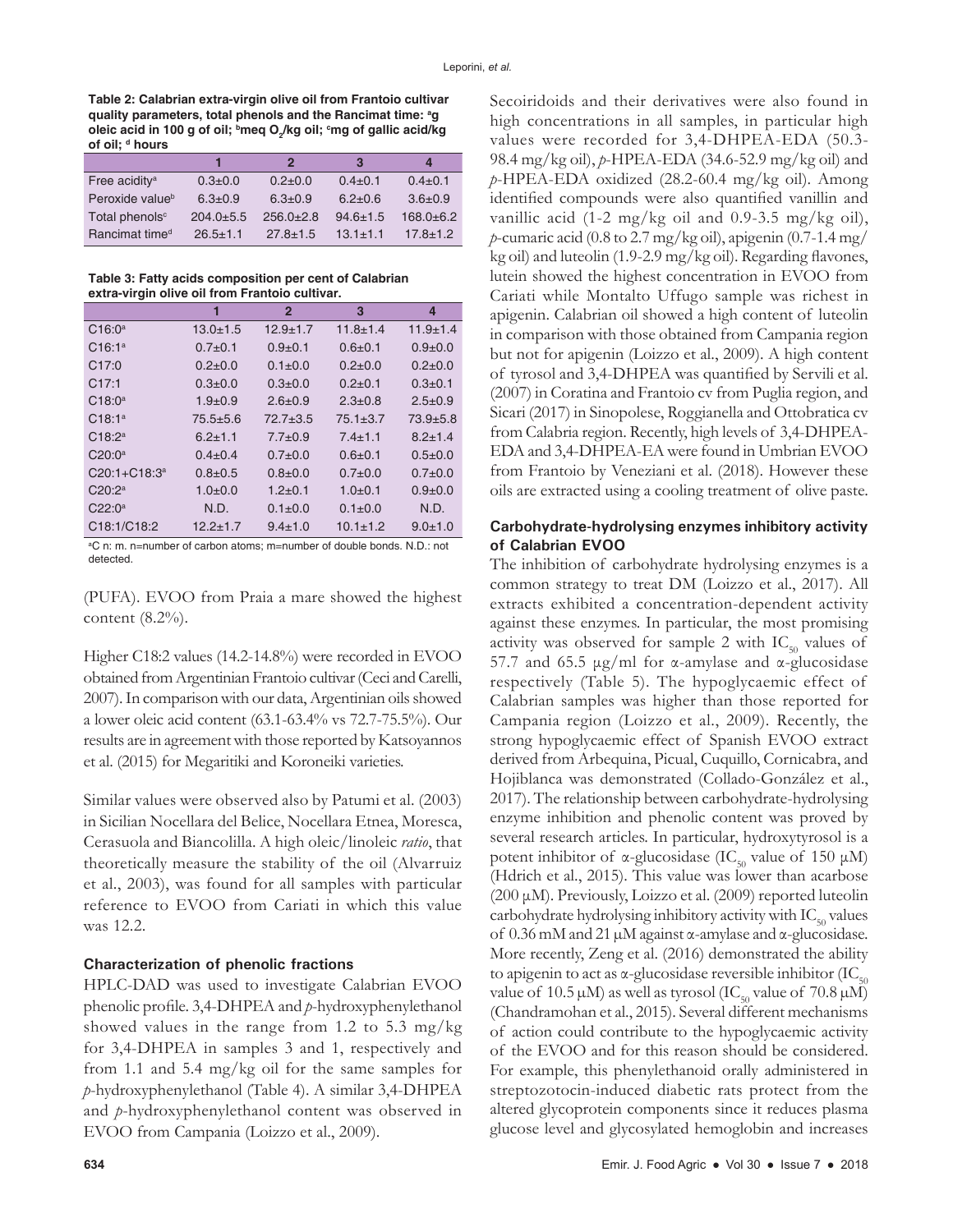|                                                            | Table 4: Phenolic compounds quantified in different samples |
|------------------------------------------------------------|-------------------------------------------------------------|
| of Calabrian extra-virgin olive oil from Frantoio cultivar |                                                             |

|                            | 1              | $\overline{2}$ | 3              | $\boldsymbol{4}$ |
|----------------------------|----------------|----------------|----------------|------------------|
| 3,4-DHPEA <sup>a</sup>     | $5.3 + 0.9$    | $4.6 + 0.7$    | $1.2 + 0.4$    | $1.7 + 0.1$      |
| p-HPEA <sup>a</sup>        | $5.4 \pm 0.7$  | $2.5 \pm 0.3$  | $1.1 \pm 0.2$  | $1.7 + 0.5$      |
| Vanillic Ac <sup>a</sup> . | $3.5 \pm 0.2$  | $1.7 + 0.5$    | $0.9 + 0.0$    | N.D.             |
| Vanillin <sup>a</sup>      | 2.0            | $1.0 + 0.2$    | $1.1 \pm 0.7$  | $0.9 + 0.0$      |
| 3,4-DHPEA-Ac <sup>a</sup>  | N.D.           | $1.9 + 0.3$    | N.D.           | $0.7+0.1$        |
| p-Coumaric <sup>a</sup>    | $2.7 \pm 0.4$  | $0.8 + 0.1$    | $0.8 + 0.0$    | $0.9 + 0.1$      |
| 3,4-DHPEA-EDA <sup>a</sup> | $98.4 \pm 3.5$ | $50.3 + 2.8$   | $89.4 + 2.9$   | $56.0 + 3.1$     |
| 3,4-DHPEA-EDA-Oxa          | $2.6 + 0.8$    | $7.0 + 0.9$    | $1.7 + 0.6$    | $5.8 + 0.9$      |
| p-HPEA-EDA <sup>a</sup>    | $52.9 \pm 1.7$ | $34.9 \pm 1.7$ | $37.9 \pm 1.6$ | $34.6 + 2.7$     |
| p-HPEA-EDA-Ox <sup>a</sup> | $28.2 \pm 2.9$ | $37.6 \pm 1.9$ | $60.4 \pm 1.8$ | $35.9 + 3.4$     |
| 3,4-DHPEA-EA <sup>a</sup>  | $27.5 \pm 1.6$ | $22.5 + 2.2$   | $19.0 + 1.7$   | $18.9 \pm 1.9$   |
| Ligustroside aglycon       | $4.4 \pm 0.9$  | $3.0 + 0.9$    | N.D.           | $1.7 + 0.9$      |
| Luteolin <sup>b</sup>      | $2.9 + 0.5$    | $2.2+0.7$      | $2.8 + 0.9$    | $1.9 + 0.5$      |
| Apigenin <sup>b</sup>      | $1.1 \pm 0.4$  | $1.1 \pm 0.3$  | $1.4 + 0.5$    | $0.7 + 0.1$      |

3,4-DHPEA: 3,4-dihydroxyphenylethanol; *p*-HPEA:

p-hydroxyphenylethanol; 3,4-DHPEA-Ac: 3,4-dihydroxyphenylethanol-acetate; 3,4-DHPEA-EDA: dialdehydic form of decarboxymethyl elenolic acid linked to 3,4-DHPEA; 3,4-DHPEA-EDA oxidized; *p*-HPEA-EDA: dialdehydic form of decarboxymethyl elenolic acid linked to *p*-HPEA; *p*-HPEA-EDA-oxidized; 3,4-DHPEA-EA: oleuropein aglycon; <sup>a</sup>mg *p*-hydroxyphenylethanol/kg of oil;<br><sup>b</sup>mg quercetin/kg of oil N D : Not detected **bmg quercetin/kg of oil. N.D.: Not detected.** 

Table 5: Carbohydrate enzymes inhibitory activity (IC<sub>50</sub> µg/ml) **of Calabrian extra‑virgin olive oil from Frantoio cultivar**

| <b>Sample</b>  | $\alpha$ -Amylase | $\alpha$ -Glucosidase |
|----------------|-------------------|-----------------------|
|                | $72.3 \pm 1.8***$ | 76.5±2.0***           |
| $\overline{2}$ | $57.7 \pm 1.5***$ | $65.5 \pm 1.8***$     |
| 3              | $123.7 + 3.9***$  | $167.7 \pm 3.7***$    |
| $\overline{4}$ | $82.6 \pm 2.5***$ | $143.9 \pm 3.8$ ***   |
| Acarbose       | $50.0+0.9$        | $35.5 \pm 1.2$        |

Acarbose was used as positive control. α-Amylase: One-way ANOVA\*\*\**p*<0.0001 followed by a multicomparison Dunnett's test: \*\*\*  $p$ <0.01 compared with acarbose;  $\alpha$ -Glucosidase: One-way ANOVA \*\*\* *p*<0.0001 followed by a multicomparison Dunnett's test: \*\*\**p*<0.0001 compared with acarbose

#### **Table 6: Antioxidant activity (IC<sub>50</sub> µg/ml) of Calabrian extra‑virgin olive oil from Frantoio cultivar**

|               | <b>DPPH</b> test            | <b>ABTS test</b>   |
|---------------|-----------------------------|--------------------|
|               | $67.4 \pm 1.2***$           | $61.6 \pm 1.7***$  |
| $\mathcal{P}$ | $45.3 \pm 1.8***$           | $56.3 \pm 1.2***$  |
| 3             | $256.8 + 4.3$ <sup>**</sup> | $279.6 \pm 2.7***$ |
|               | $98.6 \pm 2.8***$           | $130.0 \pm 2.9***$ |
| Ascorbic acid | $5.0 + 2.6$                 | $1.7 \pm 0.9$      |

Ascorbic acid was used as positive control. DPPH: One-way ANOVA \*\*\**p*<0.0001 followed by a multicomparison Dunnett's test: \*\*\**p*<0.01 compared with ascorbic acid; ABTS: One-way ANOVA \*\*\**p*<0.001 followed by a multicomparison Dunnett's test: \*\*\**p*<0.01 compared with ascorbic acid.

insulin secretion by β-cells (Chandramohan et al., 2015). The induction of GLUT-4 translocation by luteolin was also demonstrated (Li et al., 2007; Berger et al. 1989; Sivitz et al., 1989). A positive effect in type 2 diabetes model was observed also with apigenin although with a different mechanism that determined a reduction of oxidative stress and inflammation (Ren et al., 2016).

#### **Radicals scavenging activity**

The radical scavenging activity properties of EVOO samples were examined using DPPH and ABTS test. Data are reported in Table 6. ABTS<sup>+</sup> and DPPH radicals have a different stereochemistry and a different training mechanism and therefore, after reaction with antioxidants, they give a qualitatively different response to the inactivation of their radical (Antolovich et al., 2002).

All samples showed concentration-dependent antioxidant effects (Table 6). The most promising scavenging capacity was observed with EVOO extract from Vaccarizzo Albanese with IC<sub>50</sub> values of 45.3 and 56.3  $\mu$ g/ml respectively for DPPH and ABTS test followed by Cariati sample (IC<sub>50</sub> values of 67.4 and 61.6  $\mu$ g/ml respectively for DPPH and ABTS test).

Based on RACI and GAS the following antioxidant rank of order has been found: Vaccarizzo Albanese EVOO > Cariati EVOO > Praia a Mare EVOO > Montalto Uffugo EVOO. The antioxidant potential of EVOO phenolic extract assessed by different *in vitro* methods were largely described in literature (Del Caro et al., 2006; Lavelli et al., 2005; Katsoyannos et al., 2015).

# **CONCLUSIONS**

EVOO is recognized as one of the condiment mostly consumed in the Mediterranean area for its role in preventing several diseases including diabetes. Recently, there is a great interest in EVOO minor abundant compounds and in particular to phenolic compounds for their healthy properties. Calabrian EVOOs obtained by *O. europea* Frantoio cv are rich in phenolic compounds and in unsaturated fatty acids. In particular, the most promising health properties was observed for extract derived by EVOO from Vaccarizzo Albanese. In conclusion, the consumption of EVOOs from Frantoio cv present sjould be recommended not only for its high quality but also for its healthy properties.

## **REFERENCES**

- Alowaiesh, B., Z. Singh and S. G. Kailis. 2016. Harvesting time influences fruit removal force, moisture, oil content, free fatty acids and peroxide in the oil of Frantoio and Manzanilla olive cultivars. Aust. J. Crop Sci. 10: 1662-1668.
- Alvarruiz, A., E. Fernández, F. Montero, J. Granell and J. E. Pardo. 2003. Analytical evaluation of 'Cornicabra' virgin olive oil from Castilla-La Mancha, Spain. J. Food Agric. Environ. 1: 48-52.
- Antolovich, M., P. D. Prenzler, E. Patsalides, S. McDonald and K. Robards. 2002. Methods for testing antioxidant activity. Analyst. 127: 183-198.
- Bajoub, A., T. Pacchiarotta, E. Hurtado-Fernández, L. Olmo-García,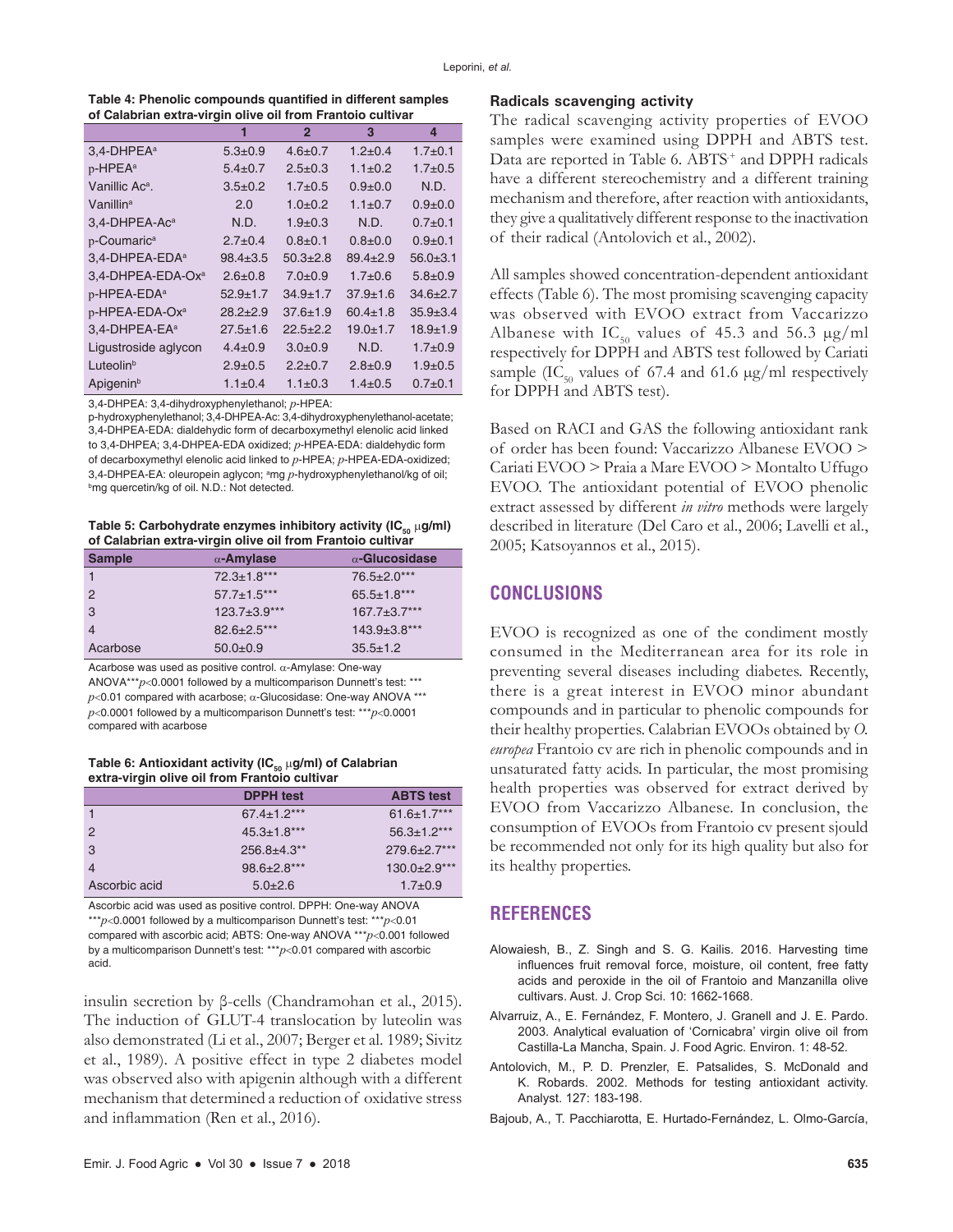R. García-Villalba, A. Fernández-Gutiérrez, O. A. Mayboroda and A. Carrasco-Pancorbo. 2016. Comparing two metabolic profiling approaches (liquid chromatography and gas chromatography coupled to mass spectrometry) for extra-virgin olive oil phenolic compounds analysis: A botanical classification perspective. J. Chromatogr. A. 1428: 267-279.

- Berger, J., C. Biswas, P. P. Vicario, H. V. Strout, R. Saperstein and P. F. Pilch. 1989. Decreased expression of the insulinresponsive glucose transporter in diabetes and fasting. Nature. 340: 70-72.
- Boselli, E., G. Di Lecce, M. Minardi, D. Pacetti and N. G. Frega. 2007. La spettrometria di massa nell'analisi di componenti minori polari dell'olio vergine di oliva. Riv. Ital. Sostanze Gr. 84: 3-14.
- Ceci, L. N. and A. A. Carelli. 2007. Characterization of monovarietal Argentinian olive oils from new productive zones. J. Am. Oil Chem. Soc. 84: 1125-1136.
- Chandramohan, R., L. Pari, A. Rathinam and B. A. Sheikh. 2015. Tyrosol, a phenolic compound, ameliorates hyperglycemia by regulating key enzymes of carbohydrate metabolism in streptozotocin induced diabetic rats. Chem. Biol. Interact. 5: 44-54.
- Christie, W. W. 1998. The preparation of derivatives of fatty acid. In: Gas Chromatography and Lipids, The Oily Press, Dundee, pp. 64-84.
- COI/T.15/NC No 3/Rev. 9 June. 2015. International Olive Council. Trade Standard Applying to Olive Oils and Olive-Pomace Oils.
- Collado-González, J., C. Grosso, P. Valentão, P. B. Andrade, F. Ferreres, T. Durand, A. Guy, J. M. Galano, A. Torrecillas and Á. Gil-Izquierdo. 2017. Inhibition of α-glucosidase and α-amylase by Spanish extra virgin olive oils: The involvement of bioactive compounds other than oleuropein and hydroxytyrosol. Food Chem. 235: 298-307.
- Consleg. 2015. Consolidated Text. Characteristics of Olive Oil. 1991R2568 - EN - 01.01.2015 -027.001 on the Characteristics of Olive Oil and Olive-Residue Oil and on the Relevant Methods of Analysis.
- Del Caro, A., V. Vacca, M. Poiana, P. Fenu and A. Piga. 2006. Influence of technology, storage and exposure on components of extra virgin olive oil (Bosana cv) from whole and de-stoned fruits. Food Chem. 98: 311-316.
- EEC. 2003. Characteristics of Olive and Olive-Pomace Oils and on their Analytical Methods. Official Journal of the European Communities, L295, 57-77. Regulation EEC/2568/91, Regulation EEC/ 1989/03.
- EFSA Panel on Dietetic Products, Nutrition and Allergies (NDA). 2011. Scientific Opinion on the substantiation of health claims related to polyphenols in olive and protection of LDL particles from oxidative damage (ID 1333, 1638, 1639, 1696, 2865) pursuant to Article 13(1) of Regulation (EC) No 1924/2006. EFSA J. 9: 1-25.
- Gambacorta, G., M. Faccia, M. A. Previtali, S. Pati, E. La Notte and A. Baiano. 2015. Effects of olive maturation and stoning on quality indices and antioxidant content of extra virgin oils (cv. Coratina) during Storage. Food Chem. 75: C229-C235.
- Giuffrè, A. M., A. Piscopo, V. Sicari and M. Poiana. 2010. The effects of harvesting on phenolic compounds and fatty acids content in virgin olive oil (cv. Roggianella). Riv. Ital. Sostanze Gr. 87: 14-23.
- Giuffrè, A. M. 2014a. Evolution of fatty alcohols in olive oils produced in Calabria (Southern Italy) during fruit ripening. J. Oleo Sci. 63: 485-496.
- Giuffrè, A. M. 2014b. Variation in triacylglycerols of olive oils produced in Calabria (Southern Italy) during olive ripening. Riv. Ital. Sostanze Gr. 91: 221-240.
- Giuffrè, A. M. 2017. Biometric evaluation of twelve olive cultivars under rainfed conditions in the region of Calabria, South Italy. Em. J. Food Agric. 29: 696-709.
- Hdrich, F., Z. Bouallagui, H. Junkyu, H. Isoda and S. Sayadi. 2015. The α-glucosidase and α-amylase enzyme inhibitory of hydroxytyrosol and oleuropein. J. Oleo Sci. 64: 835-843.
- idf. 2017. International Diabetes Federation. Available from: http:// www.idf.org. [Last accessed on 2017 Nov 16].
- Inarejos-García, A. M., A. Gómez-Rico, M. D. Salvador and G. Fregapane. 2009. Influence of malaxation conditions on virgin olive oil yield, overall quality and composition. Eur. Food Res. Technol. 228: 671-677.
- Katsoyannos, E., A. Batrinou, A. Chatzilazarou, S. M. Bratakos, K. Stamatopoulos and V. J. Sinanoglou. 2015. Quality parameters of olive oil from stoned and nonstoned Koroneiki and Megaritiki Greek olive varieties at different maturity levels. Grasas Aceites. 66: e067.
- Lavelli, V. and L. Bondesan. 2005. Secoiridoids, tocopherols, and antioxidant activity of monovarietal extra virgin olive oils extracted from destoned fruits. J. Agric. Food Chem. 53: 1102-1107.
- Leeuw, R. W., C. Kevers, J. Pincemail, J. O. Defraigne and J. Dommes. 2014. Antioxidant capacity and phenolic composition of red wines from various grape varieties: specificity of Pinot Noir. J. Food Compos. Anal. 36: 40-50.
- Loizzo, M. R., R. Tundis, F. Menichini, G. A. Statti and F. Menichini. 2008. Influence of ripening stage on health benefits properties of *Capsicum annuum* var. *Acuminatum* L.: *In vitro* studies. J. Med. Food. 11: 184-189.
- Loizzo, M. R., G. Di Lecce, E. Boselli, F. Menichini and N. G. Frega. 2009. Inhibitory activity of phenolic compounds from extra virgin olive oils on the enzymes involved in diabetes, obesity and hypertension. J. Food Biochem. 35: 381-399.
- Loizzo, M. R., D. Pacetti, P. Lucci, O. Núñez, F. Menichini, N. G. Frega and R. Tundis. 2015. *Prunus persica* var. *Platycarpa* (Tabacchiera Peach): Bioactive compounds and antioxidant activity of pulp, peel and seed ethanolic extracts. Plant Foods Hum. Nutr. 70: 331-337.
- Loizzo, M. R., M. Bonesi, S. M. Nabavi, E. Sobarzo-Sánchez, L. Rastrelli and R. Tundis. 2017. In: P. B. Andrade, P. Valentão and D. M. Pereira (Eds.), Hypoglycaemic Effects of Plants Food Constituents *via* Inhibition of Carbohydrate-hydrolysing Enzymes: From Chemistry to Future Applications, in Natural Products Targeting Clinically Relevant Enzymes, Vol. 6, Wiley-VCH Verlag GmbH & Co. KGaA, Weinheim, pp. 135-161.
- Louadj, L. and A. M. Giuffrè. 2010. Analytical characteristics of olive oil produced with three different processes in Algeria. Riv. Ital. Sostanze Gr. 87: 186-195.
- Montedoro, G. F., M. Servili, M. Baldioli and E. Miniati. 1992. Simple and hydrolyzable phenolic compounds in virgin olive oil. 1. Their extraction, separation and quantitative compounds and semiquantitative evaluation by HPLC. J. Agric. Food Chem. 40: 1571-1576.
- Morellò, J. R., M. P. Romero and M. J. Motilva. 2006. Influence of seasonal conditions on the composition and quality parameters of monovarietal virgin olive oils. J. Am. Oil Chem. Soc. 83: 683-688.
- Muzzalupo, I., G. G. Vendramin and A. Chiappetta. 2014. Genetic biodiversity of Italian olives (*Olea europaea*) germplasm analyzed by SSR markers. Sci. World J. 2014: 296590-11.
- Olivares-Lopez, M. J., M. Innocenti, C. Giaccherini, F. Ieri, A. Romani and N. Mulinacci. 2007. Study of the phenolic composition of Spanish and Italian monocultivar extra virgin olive oils: Distribution of lignans, secoiridoidic, simple phenols and